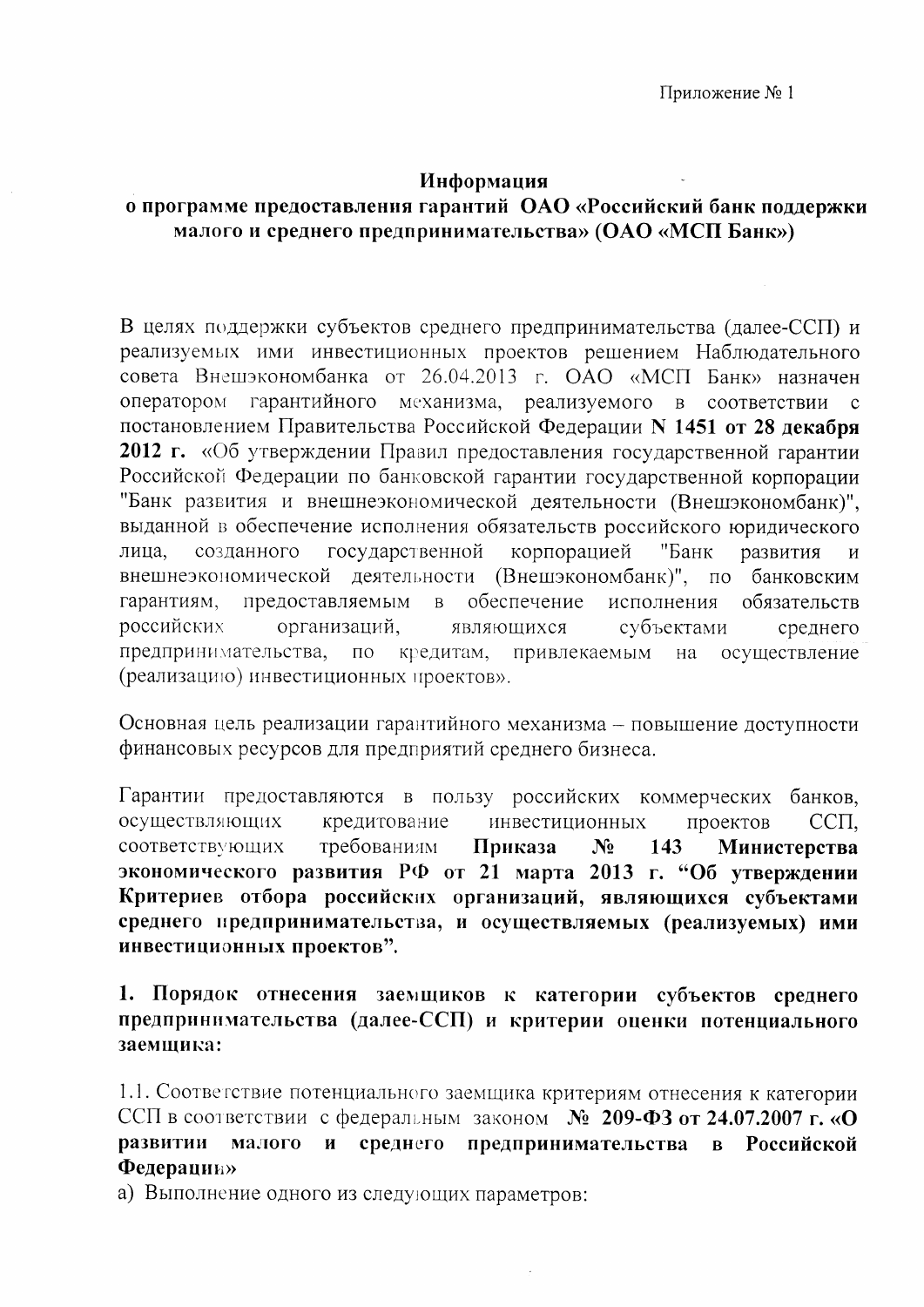- средняя численность работников за предшествующий календарный год от 101 до 250 человек включительно;

- выручка от реализации товаров (работ, услуг) за предшествующий календарный год от 400 млн. рублей до 1 000 млн. рублей.

б) Суммарная доля участия РФ, субъектов РФ, нерезидентов, муниципальных образований, общественных и религиозных организаций, благотворительных и иных фондов, а также одного или нескольких крупных предприятий в уставном капитале не должна составлять более 25%.

ОАО «МСП Банк», субъекты среднего 1.2. Для получения гарантин предпринимательства должны соответствовать следующим критериям отбора, утвержденным Приказом №143 Министерства экономического развития РФ от 21.03.2013 г., а именно:

- наличие опыта работы не менее 3 лет в отрасли, к которой относится проект, либо опыт реализации хотя бы одного инвестиционного проекта;

- отсутствие просроченной задолженности по налогам, сборам и иным обязательным платежам в бюджеты бюджетной системы РФ у ССП и его участников (более 25%);

- отсутствие возбужденных дел о несостоятельности (банкротстве) в отношении ССП и его участников (более 25%);

- наличие у ССП договоров, заключенных со сторонними инвесторами, в том числе кредитными организациями, на финансирование доли, необеспеченной средствами ССП и Банком-партнером;

- наличие у ССП обеспечения исполнения обязательств по возврату кредитов, полученных в российских банках, в той части, которая не обеспечена банковской гарантией, предоставляемой МСП Банк, в виде безотзывной банковской гарантии или залога;

- финансовое положение ССП должно быть оценено банком на уровне не хуже, чем среднее (в соответствии с Порядком Банка России № 254-П).

1.3. Инвестиционные проекты субъектов ССП должны соответствовать следующим критериям отбора. утвержденным Приказом  $\mathbf{N}$ <sup>0</sup>143 Министерства экономического развития РФ от 21.03.2013 г.:

- полная стоимость проекта не менее 100 млн. рублей и не более 2000 млн. рублей (при этом 70% средств направлено на осуществление капитальных вложений).

- не менее 20% полной стоимости проекта финансируется за счет средств ССП (к средствам ССП не относятся средства, полученные по договорам займа и кредитным договорам).

- срок предоставления банковской гарантии от 2-х до 10-ти лет.

- общий объем государственных или муниципальных преференций не должен превышать 75 процентов полной стоимости проекта.